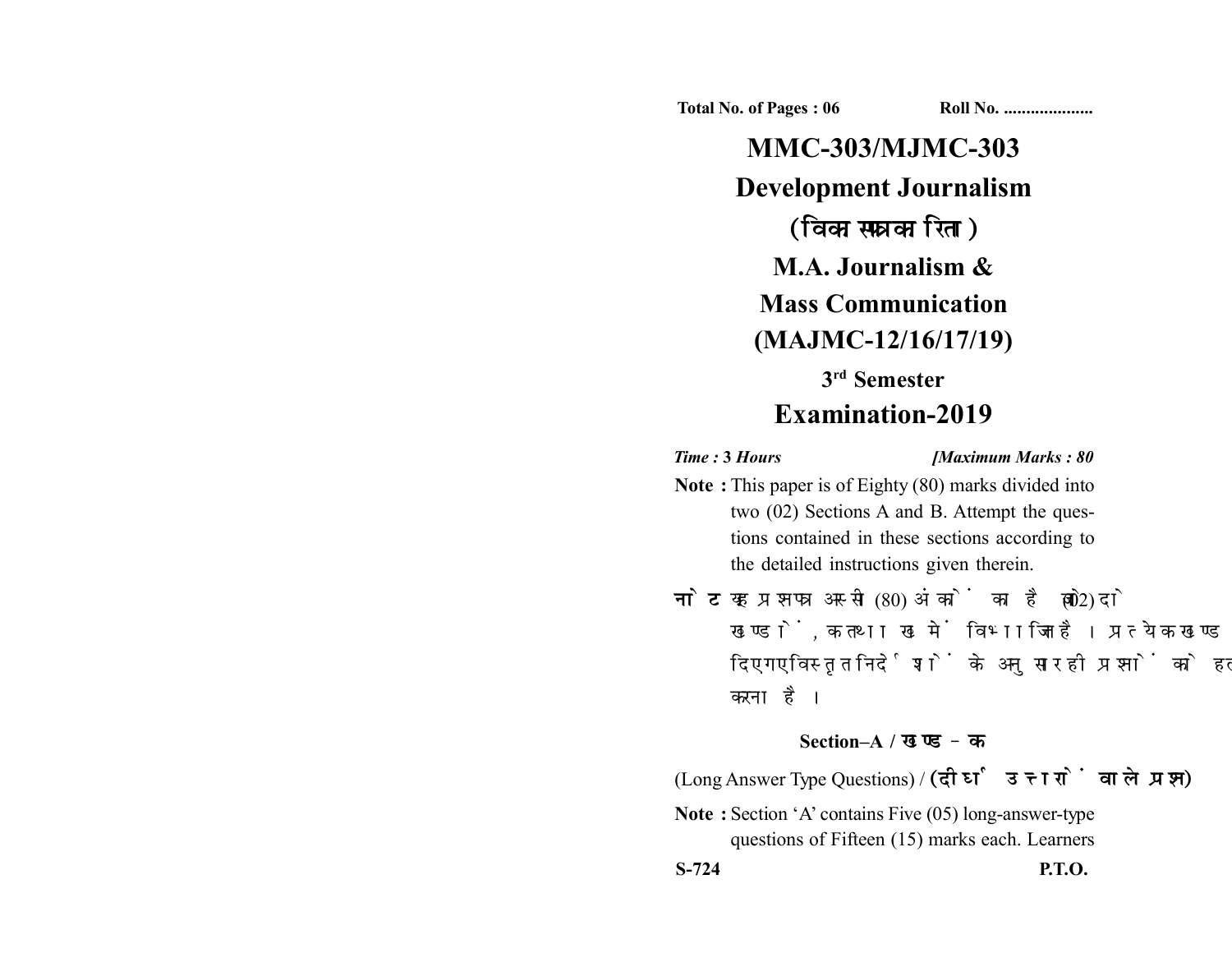4. What is the role of governmental, semigovernmental and non-governmental organizations in development communication in India? Explain.

भारत में विकास संचार में सरकारी. अर्ध-सरकारी एवं गैर-सरकारी संस्थाओं की क्या भूमिका है? व्याख्या करें।

5. What is the role of development journalism in democracy? How can it help in the development of a country?

लोकतन्त्र में विकास पत्रकारिता की क्या भूमिका है? यह किस प्रकार किसी देश के विकास में सहायता करती है?

## **Section–B /**

(Short-Answer-Type Questions) / (लघु उत्तरों वाले प्रश्न)

**Note :** Section 'B' contains Eight (08) short-answertype questions of Seven (07) marks each. Learners are required to answer any Five (05) questions only. **(5×7=35)** 

नोट: खण्ड'ख' में आठ (08) लघु उत्तरों वाले प्रश्न दिये गये हैं, प्रत्येक प्रश्न के लिए सात (07) अंक निर्धारित

**S-724 P.T.O. S-724**

हैं। शिक्षार्थियों को इनमें से केवल पाँच (05) प्रश्नों के उत्तर देने हैं।

1. Define Development Communication with examples.

विकास संचार की उदाहरण सहित परिभाषा दें।

2. What is the role of media in development communication? Write a brief note.

विकास संचार में मीडिया की क्या भूमिका है? संक्षिप्त टिप्पणी करें।

- 3. Write a brief note on SITE experiment. साइट प्रयोग पर संक्षिप्त टिप्पणी लिखें।
- 4. Write a brief note on E-governance. 'ई-गवरनेंस' पर एक संक्षिप्त टिप्पणी लिखें।
- 5. What is Digital India programme? Write a brief note.

डिजिटल भारत कार्यक्रम क्या है? संक्षिप्त टिप्पणी लिखें।

6. Write the names of any five television or radio programmes which are good examples of development journalism in India.

टेलीविजन या रेडियो के किन्हीं पाँच कार्यक्रमों के